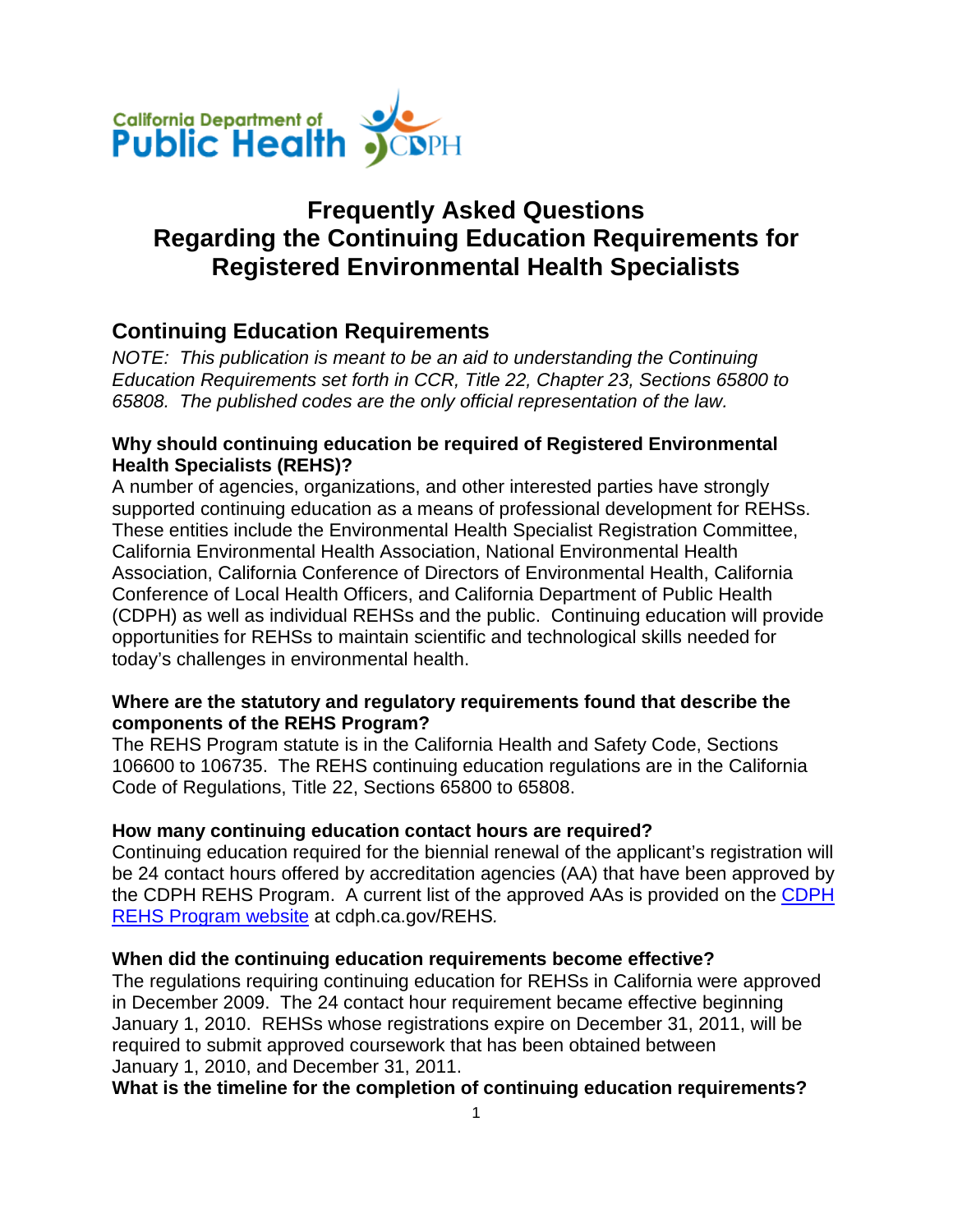REHSs whose registrations expire on December 31, 2011 need to have completed 24 REHS approved contact hours between January 1, 2010, and December 31, 2011. REHSs whose registrations will expire December 31, 2012, must complete 24 approved contact hours between January 1, 2011, and December 31, 2012.

## **Continuing Education Hours and Courses**

### **Who will approve the continuing education courses?**

The CDPH REHS Program will approve the AAs. The AAs are responsible for approving and monitoring recognized providers (RP) and course materials.

### **What subject areas or topics are approved for continuing education?**

Food protection, solid waste management, liquid waste management, medical waste management, water supply, housing and institutions, bathing places, vector control, hazardous materials management, underground tanks, air sanitation, safety and accident prevention, land development and use, disaster sanitation, electromagnetic radiation, milk and dairy products, noise control, occupational health, rabies and animal disease control, recreational health, bioterrorism, emergency preparedness, lead poisoning, cardiopulmonary resuscitation, epidemiology and communicable diseases, public health, and environmental health administration and management are all acceptable topics.

### **If a training opportunity does not advertise that it is eligible for California REHS continuing education credit, how do I get credit?**

In order to receive REHS credit for continuing education contact hours, the courses, workshops, and other training opportunities must be offered by an AA approved by the CDPH REHS Program.

#### **Where can I take courses?**

It is possible for local colleges, universities, State or federally funded training, county based training, professional organizations, industry seminars, educational workshops, and online courses to be approved for REHS contact hours, but they must be offered through AAs which have been approved by the CDPH REHS Program.

## **What is the difference between contact hours and continuing education units (CEU)?**

 $50-60$  minutes  $= 1$  contact hour  $0.1$  CEU = 1 contact hour 1 quarter unit  $= 10$  contact hours 1 semester unit  $= 15$  contact hours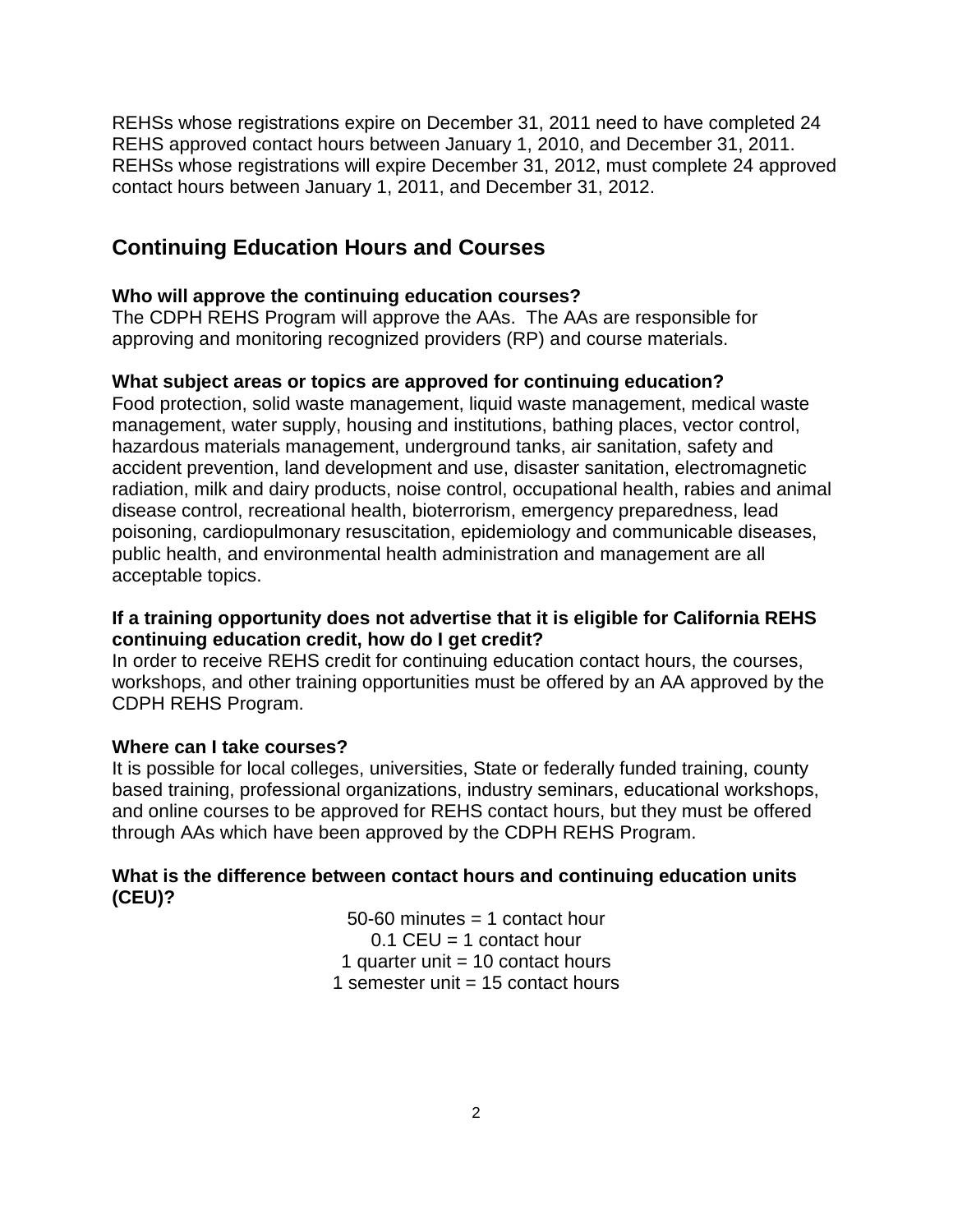#### **How do I find training opportunities that are available to me?**

All approved AAs are listed on the [REHS continuing education page](https://.cdph.ca.gov/Programs/CEH/DRSEM/Pages/REHS-Continuing-Education-Requirements.aspx) at https://.cdph.ca.gov/Programs/CEH/DRSEM/Pages/REHS-Continuing-Education-Requirements.aspx. AA contact information and directs links to the AAs also are included.

#### **Will there be courses available to accommodate REHSs who live in rural areas or out of the state?**

It is expected that online training and other distance learning venues will be approved for continuing education credits. These alternatives will accommodate REHSs who cannot easily attend live presentations.

### **Who is responsible for paying the fees for continuing education coursework?**

The employer may choose to pay course or workshop registration fees perhaps based on a bargaining unit agreement with an employee union. However, there is no statutory or regulatory requirement for an employer to pay registration fees for continuing education.

#### **If my employer submits one check to cover the cost of registration renewal for all the REHSs in the workplace, what happens if not all of them have completed their required 24 contact hours?**

Each employer is responsible for ensuring that all REHSs have completed their approved hours before submitting payment for renewal. Employers should confirm that all contact hours submitted from all employees covered by the one check are from REHS Program approved AAs. The list of approved AAs is on the [CDPH REHS](https://author.cdph.ca.gov/Programs/CEH/DRSEM/Pages/REHS.aspx)  [Program page](https://author.cdph.ca.gov/Programs/CEH/DRSEM/Pages/REHS.aspx) at cdph.ca.gov/REHS.

#### **What will continuing education courses cost me?**

You will need to contact the individual AAs or check each AA website. All AAs and their contact information are listed on the [REHS continuing education page](https://author.cdph.ca.gov/Programs/CEH/DRSEM/Pages/REHS-Continuing-Education-Requirements.aspx) at https://author.cdph.ca.gov/Programs/CEH/DRSEM/Pages/REHS-Continuing-Education-Requirements.aspx .

#### **Does my employer have to give me release time to attend classes?**

There is no statutory or regulatory requirement for an employer to grant release time to attend classes.

**Is there a grace period for completing the 24 continuing education hours?** No, a list of courses and contact hours must be submitted by the last day of the year

that your registration expires.

## **Does the REHS Program keep track of REHS continuing education contact hours as they are accumulated?**

No, the REHS Program does not keep track of the continuing education contact hours for REHSs. Each REHS is responsible for keeping track of his/her own hours to make sure they have 24 hours each renewal cycle.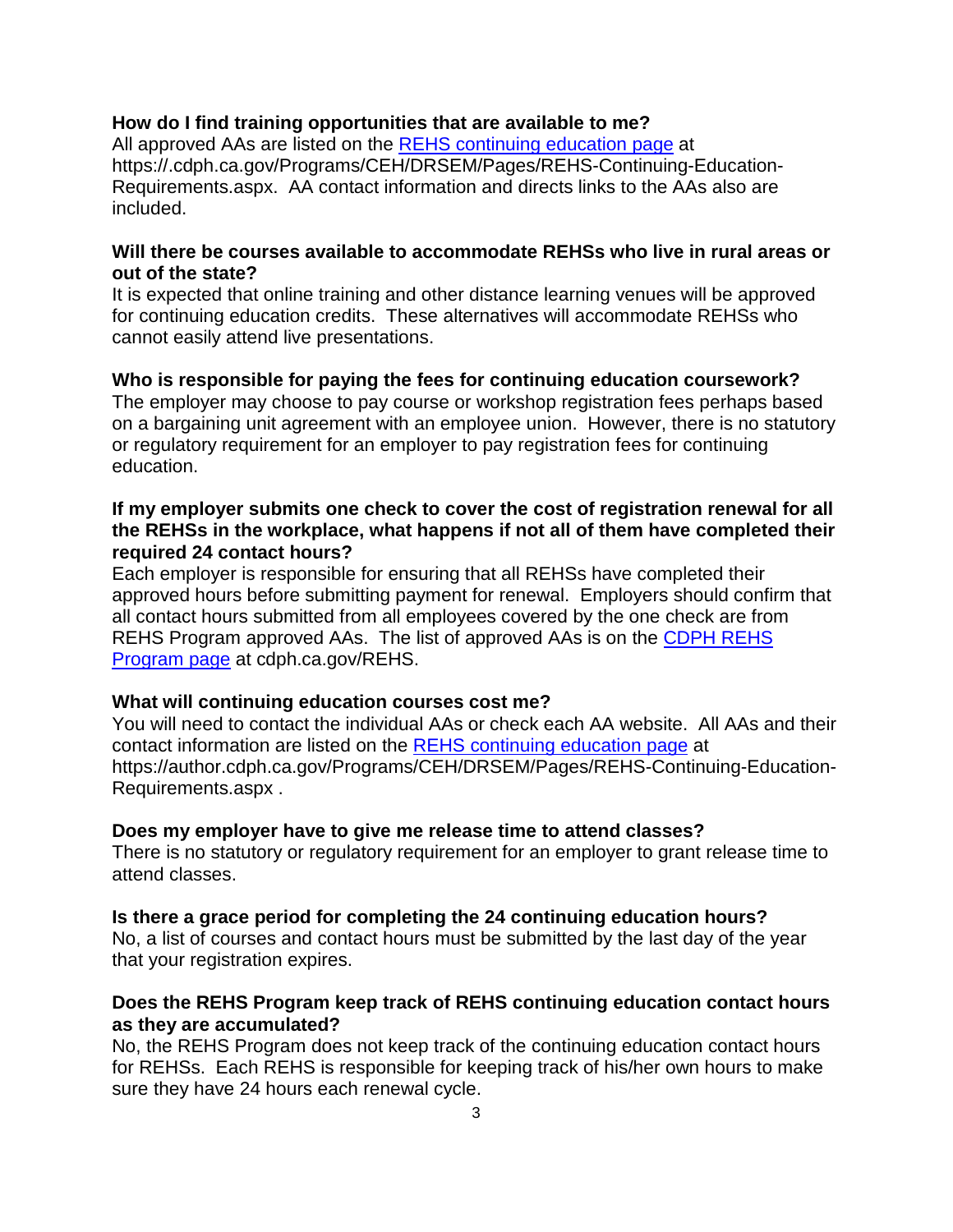### **Can additional contact hours earned during a 24-month period be carried over to the next 24 months?**

No, additional hours accumulated cannot be reserved to meet the 24 contact hours requirement for the next REHS biennial renewal period.

### **How do I notify CDPH of course completion?**

At the time of your biennial renewal, you will be required to submit a Continuing Education Verification Form listing all of your completed courses. You must include your name and for each course the name of the REHS approved AA, course title, instructor, RP, and, number of contact hours earned. The form is located on the [REHS](https://author.cdph.ca.gov/Programs/CEH/DRSEM/Pages/REHS-Continuing-Education-Requirements.aspx)  [continuing education](https://author.cdph.ca.gov/Programs/CEH/DRSEM/Pages/REHS-Continuing-Education-Requirements.aspx) page at

https://author.cdph.ca.gov/Programs/CEH/DRSEM/Pages/REHS-Continuing-Education-Requirements.aspx.

#### **How long do I keep proof of course completion?**

You must keep copies of certificates and documentation of completed courses for five years. Random audits will be conducted to determine compliance. Knowingly making a false statement on an application for renewal is grounds for revocation of registration (Health and Safety Code Section 106715).

#### **What do I need to submit if I am audited?**

All Certificates of Completeness and/or Certificates of Attendance will be required to be submitted to the REHS Registration Program if you have been notified that you will be audited by the REHS Program. Each course listed on the Continuing Education Verification Form submitted for the REHS biennial registration renewal must be verified with a Certificate of Completeness or Attendance.

#### **Are retired REHS required to meet the continuing education requirements?**

If a retired REHS returns to active status, that REHS must meet the continuing education requirements and maintain current biennial registration.

#### **Can I be exempted from meeting the continuing education requirement?**

REHSs may seek exemption from the continuing education requirements for registration renewal on the grounds of serious illness or military service by applying to CDPH in writing. CDPH will review each request on a case by case basis to determine if it qualifies for exemption and will notify the applicant in writing.

#### **What are the consequences of not meeting the continuing education requirements within the 24-month period?**

If you do not submit documentation of 24 REHS approved contact hours at the time of the biennial renewal, payment will not be accepted, your registration will be suspended, and you may no longer perform the duties of an REHS. Subsequent penalties will be applied.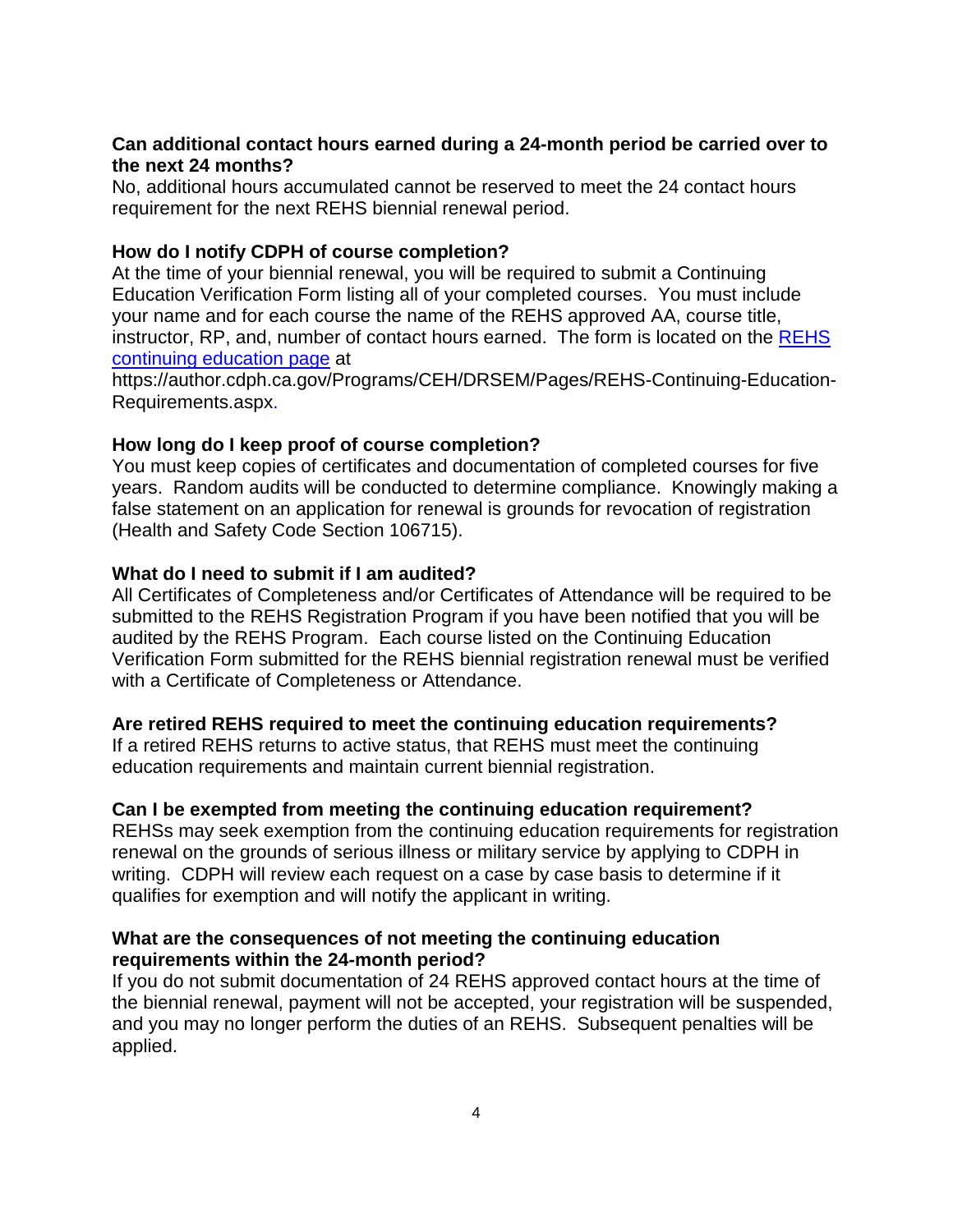#### **After suspension, how do I renew my registration?**

If the renewal fees, associated penalties, and contact hours are not paid or met within three years, the registration will be revoked and will not be revalidated. In order to reactivate, a new application to the REHS Program must be submitted, current education, training, and experience requirements must be satisfied, and the REHS exam must be completely successfully.

## **Accreditation Agencies**

#### **What is an AA?**

The AA is authorized through the CDPH REHS program to be the sponsoring organization or agency of the REHS approved coursework. AAs are required to meet established criteria for identifying course providers that are competent, relevant, and accountable. The list of CDPH approved AAs can be found on the [CDPH REHS](https://author.cdph.ca.gov/Programs/CEH/DRSEM/Pages/REHS.aspx) [Program web site](https://author.cdph.ca.gov/Programs/CEH/DRSEM/Pages/REHS.aspx) at cdph.ca.gov/ REHS.

### **Do existing continuing education providers and courses have to be approved as RPs?**

Yes, existing continuing education providers need to apply to become AAs, and their affiliates must become RPs before the coursework will be approved to meet the REHS continuing education requirements.

### **Do I need to be a member of the AA to receive continuing education contact hours for courses or conferences that I attend?**

Not necessarily. Many AAs offer online courses and conference attendance for nonmembers at a higher fee than individual members.

#### **Can I get a course approved by CDPH that has not been approved by an AA?**

No, in order for CDPH to approve continuing education courses, they must be approved by an AA.

#### **Can a county environmental health department be their own AA?**

Yes, but to receive contact hours for their employees, they need to provide opportunities to enhance the REHSs' education and training.

#### **Can I attend a training opportunity in another county?**

Yes, but some county environmental health departments prefer no visitors or other REHSs outside of their local jurisdiction.